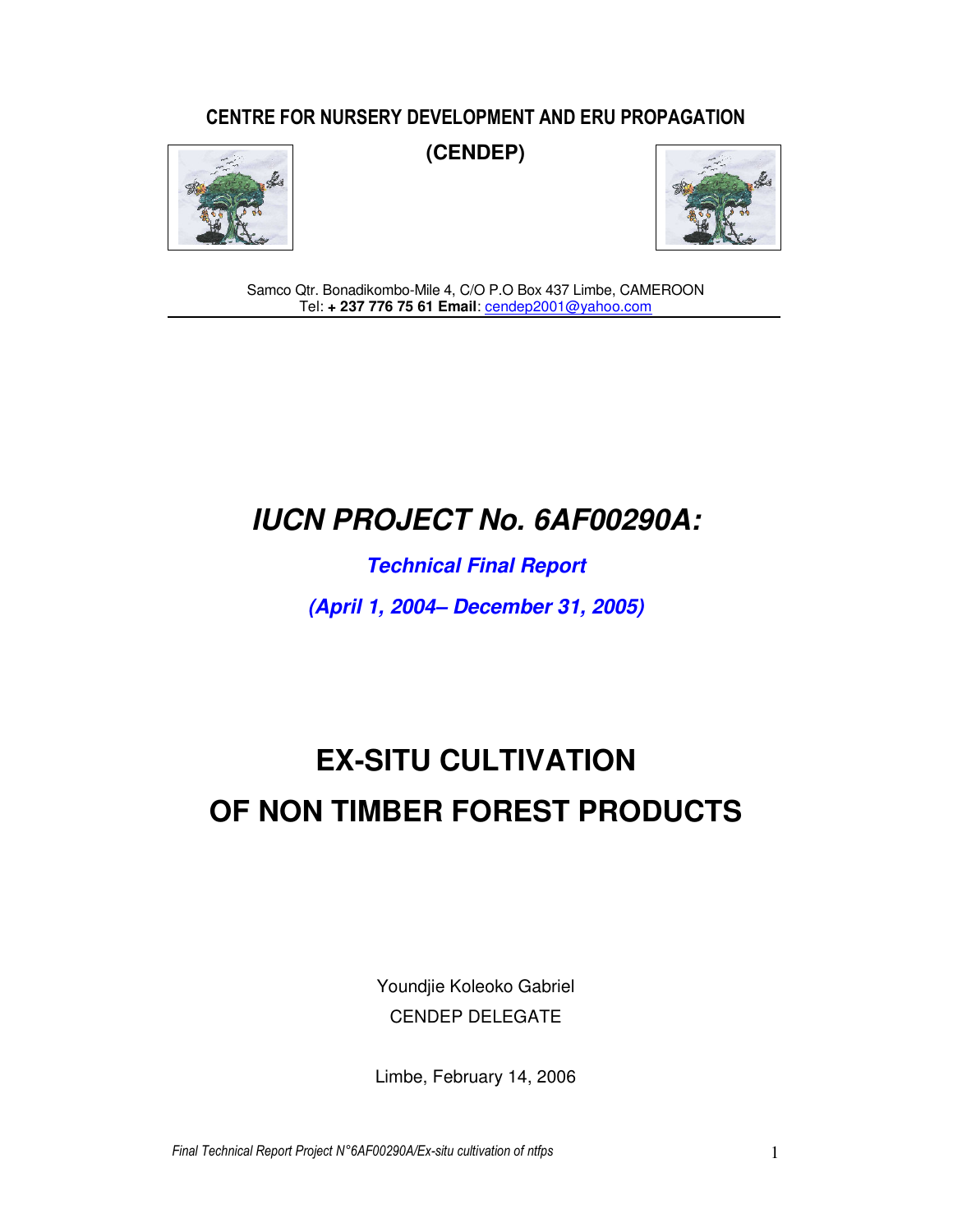## **Project and report identification**

| NC-IUCN Small Grants Programme: | <b>TRP</b>                                                   |
|---------------------------------|--------------------------------------------------------------|
| Name of organisation:           | CENTRE FOR NURSERY DEVELOPMENT AND<br><b>ERU PROPAGATION</b> |
| Report submitted by:            | YOUNDJIE KOLEOKO GABRIEL                                     |
| Position:                       | <b>DELEGATE</b>                                              |
| E-mail:                         | cendep2001@yahoo.com                                         |
| Tel number:                     | +2377767561                                                  |
| Project no:                     | 6AF00290A                                                    |
| Project title:                  | Ex-Situ Cultivation of NTFPs                                 |
| Total project duration          | 1-4-2004 to 31-12-2005                                       |
| Project budget:                 | 25000 Euros                                                  |
| Report submitted by:            | YOUNDJIE KOLEOKO GABRIEL                                     |
| Position:                       | <b>DELEGATE</b>                                              |
| Date:                           | 14 <sup>th</sup> February 2006                               |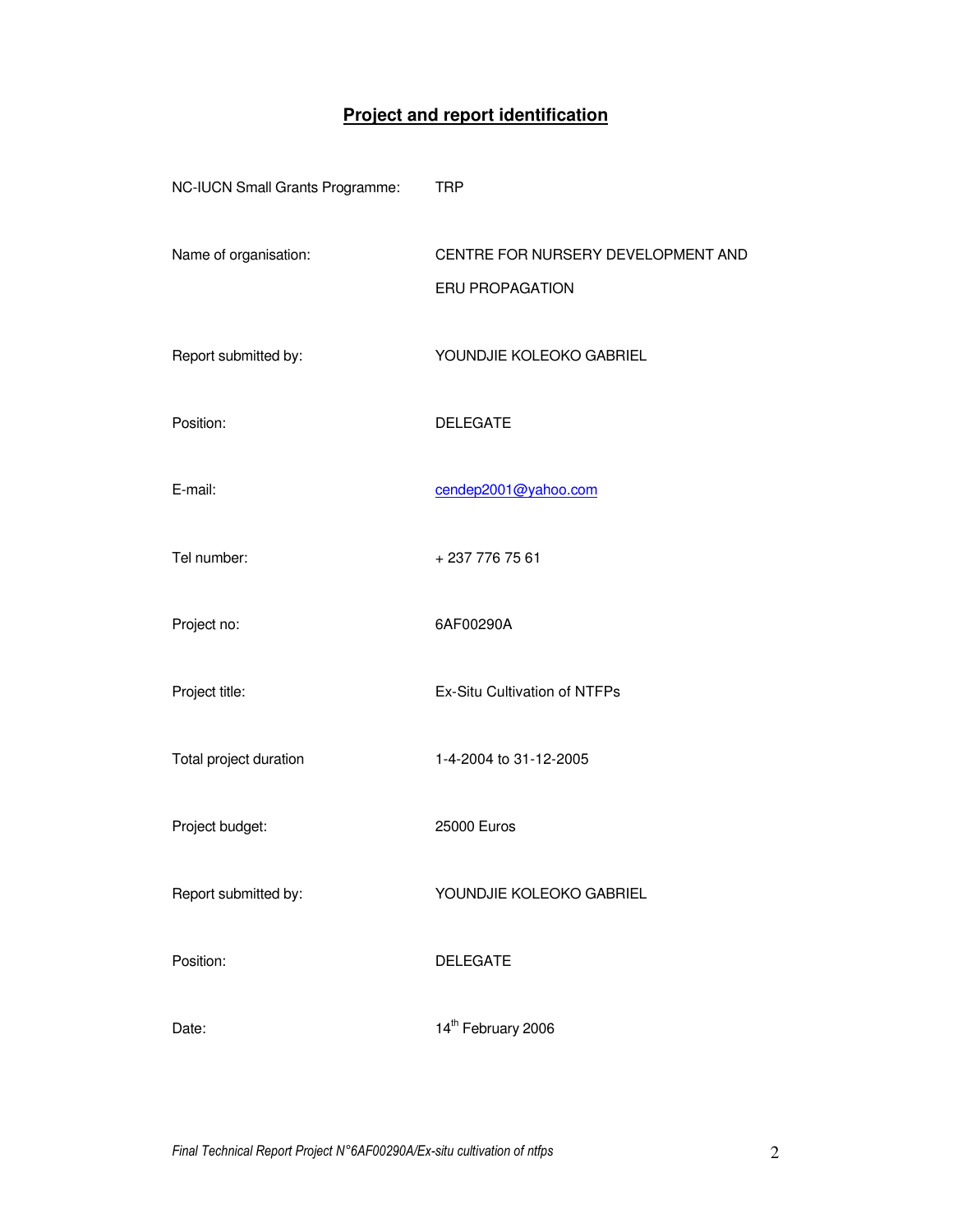#### **Summary of results of the project**

This project sensitized 211 resource users (107 men & 104 women) on the rational exploitation and cultivation of ntfps and the link to biodiversity conservation. It then built the capacity of 179 (92 women & 86 men) on ex-situ cultivation of Gnetum spp through the organisation of 7 training workshops, 63 technical support visits, 4 exchange visits and an open field day. As a result 7 eru demonstration farms were established, and 13350 eru seedlings raised and distributed. Implementation of forest legislation was good though some community members remained above the law. Forest management institutions had local administration's support. Change in livelihood is yet to occur. Except for one farmer engaged in food service industry with eru from her farm, and who has been involved in eru farming since 1999, all the other participants are still to start reaping financial gains from their investment in eru.

The project left behind nursery facilities for the production of eru seedlings. CENDEP also acquired a grant to construct an eru nursery for multiplication and distribution of eru seedlings to sustain its self.

The main technical problem was poor rooting of cuttings. At the level of the CENDEP run away members returned and tried to implant disorder when they discovered some benefits were accruing from the project. This was quickly quelled down.

Start up grants can empower CBOs to champion conservation work in their communities. A larger funding for a second phase of this project with broader-based participation and planning should be considered.

| <b>OBJECTIVES</b>                                                                                                           |                                                                                                                                                                                                                                       |                                                                                                                                       |                                                                                                                                                |                                                                                                    |                                                                                                                           |  |  |  |
|-----------------------------------------------------------------------------------------------------------------------------|---------------------------------------------------------------------------------------------------------------------------------------------------------------------------------------------------------------------------------------|---------------------------------------------------------------------------------------------------------------------------------------|------------------------------------------------------------------------------------------------------------------------------------------------|----------------------------------------------------------------------------------------------------|---------------------------------------------------------------------------------------------------------------------------|--|--|--|
|                                                                                                                             | Train at least<br>120 resource<br>users, 3<br>agricultural<br>extension<br>workers and 4<br>local NGOs on<br>eru<br>domestication<br>techniques.                                                                                      | Assist<br>resource users<br>to produce and<br>plant at least<br>12500 eru<br>seedlings in<br>their individual<br>farms and<br>forest  | Assist three<br>pilot<br>communities<br>to establish at<br>least three<br>pilot<br>community<br>farms in the<br>Mount<br>Cameroon<br>Region    | Assist village<br>based<br>organisations<br>to check<br>unsustainable<br>resource<br>exploitation. | Sensitise at least 2<br>communities not<br>covered by the project<br>on the possibility and<br>need to domesticate<br>eru |  |  |  |
| Did the project<br>accomplish its<br>objectives?                                                                            | Objective<br>accomplished                                                                                                                                                                                                             | Objective<br>accomplished                                                                                                             | Objective<br>accomplished                                                                                                                      | Objective not<br>fully<br>accomplished                                                             | Objective not fully<br>accomplished                                                                                       |  |  |  |
| Which changes in<br>the <i>indicators</i> for<br>the objectives<br>(see project<br>document)<br>support your<br>assessment? | 7 instead of 5<br>workshops<br>were<br>organized with<br>a total of 178<br>resource users<br>trained instead<br>of the targeted<br>120, 4 local<br>NGOs and 3<br>agricultural<br>extension<br>workers also<br>trained as<br>previewed | Seven instead<br>of five<br>nurseries were<br>established<br>increasing the<br>seed<br>production<br>capacity of the<br>project area. | Five<br>community<br>farms (seed<br>production &<br>demonstration<br>purposes)<br>were<br>established<br>instead of the<br>three<br>previewed. | Some<br>community<br>members were<br>above the law                                                 | Only one community<br>not covered by project<br>was sensitized.                                                           |  |  |  |
| In case the<br>objective has not                                                                                            | Partial funding<br>for 2 additional                                                                                                                                                                                                   |                                                                                                                                       |                                                                                                                                                | Some public<br>officials used                                                                      | Even though only one<br>community was                                                                                     |  |  |  |

#### **I PROJECT PERFORMANCE**

Final Technical Report Project N°6AF00290A/Ex-situ cultivation of ntfps 3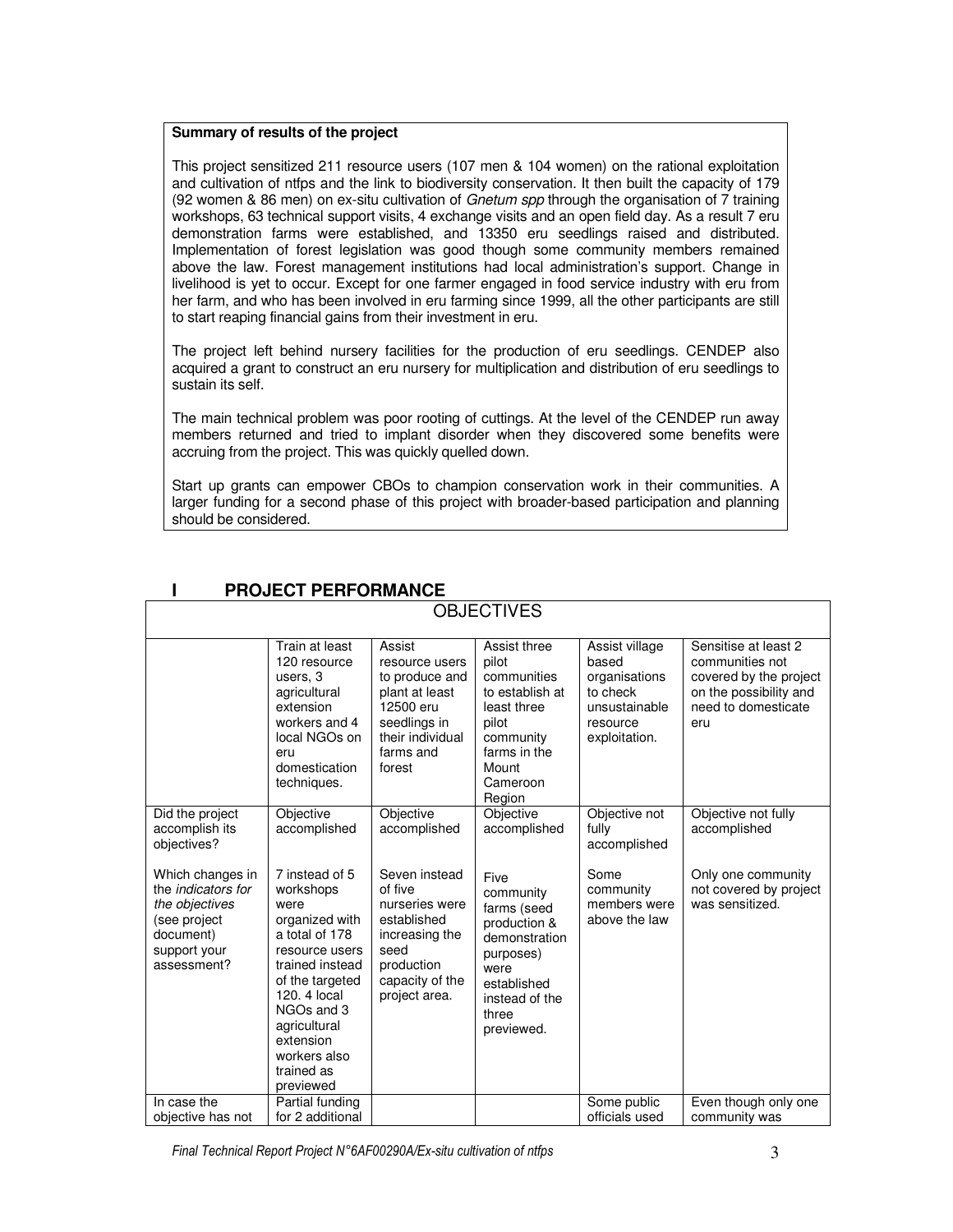| or only partially<br>been<br>accomplished,<br>please explain<br>why. | trainings<br>provided by<br>trainees | Discussions | their positions<br>to illegally<br>exploit timber<br>and buy<br>community<br>land. Even<br>though their<br>booty was<br>sometimes<br>seized they<br>always took it<br>without paying<br>any fines. In<br>evaluation<br>meetings<br>involving the<br>wider public<br>community<br>forest staff<br>shied away<br>from<br>mentioning<br>names. | sensitized on a man<br>to man basis, media<br>sensitization led to<br>other communities<br>approaching CENDEP<br>for training (case of<br>People Earth wide &<br>Bongwi Women).<br><b>CENDEP</b> therefore<br>did not find the need<br>for further village<br>meetings. |
|----------------------------------------------------------------------|--------------------------------------|-------------|---------------------------------------------------------------------------------------------------------------------------------------------------------------------------------------------------------------------------------------------------------------------------------------------------------------------------------------------|-------------------------------------------------------------------------------------------------------------------------------------------------------------------------------------------------------------------------------------------------------------------------|
|----------------------------------------------------------------------|--------------------------------------|-------------|---------------------------------------------------------------------------------------------------------------------------------------------------------------------------------------------------------------------------------------------------------------------------------------------------------------------------------------------|-------------------------------------------------------------------------------------------------------------------------------------------------------------------------------------------------------------------------------------------------------------------------|

The goal of the project was to contribute to the sustainable management of forests in the Mt. Cameroon Region. The rapid depletion of Gnetum spp from the Mount Cameroon forests had implications for biodiversity loss. Its exploitation involved the tree felling. This project succeeded in establishing community nurseries and building the capacity of the beneficiaries (CBOs & local extension workers of MINADER) in ex-situ cultivation/conservation. With the establishment of home gardens there is now provision for the regeneration of wild stocks. The pressure on the wild diminishing stocks is still there because production from home gardens is still at subsistence level and also because there is still the need to build the capacity of a critical mass of forest resource users not just on the ex-situ cultivation of Gnetum spp but also that of other useful species. The desire to conserve the Mount Cameroon forest is there and there exist competent CBOs to effect this. This grant has been a pacesetter and proves that community groups can mobilise funds from external sources for the conservation of the Mount Cameroon forests.

|                                                                                                                                                                                                                                                |                                                                                                                                                                                                                     | <b>MAIN RESULTS</b>                                                                                                                         |                                                                                                                                                         |                                                                                                                           |
|------------------------------------------------------------------------------------------------------------------------------------------------------------------------------------------------------------------------------------------------|---------------------------------------------------------------------------------------------------------------------------------------------------------------------------------------------------------------------|---------------------------------------------------------------------------------------------------------------------------------------------|---------------------------------------------------------------------------------------------------------------------------------------------------------|---------------------------------------------------------------------------------------------------------------------------|
| Train at least 120<br>resource users, 3<br>agricultural<br>extension<br>workers and 4<br>local NGOs on<br>eru domestication<br>techniques.                                                                                                     | Assist<br>resource users<br>to produce and<br>plant at least<br>12500 eru<br>seedlings in<br>their individual<br>farms and<br>forest                                                                                | Assist three<br>pilot<br>communities<br>to establish at<br>least three<br>pilot<br>community<br>farms in the<br>Mount<br>Cameroon<br>Region | Assist village<br>based<br>organisations<br>to check<br>unsustainable<br>resource<br>exploitation.                                                      | Sensitise at least 2<br>communities not<br>covered by the project<br>on the possibility and<br>need to domesticate<br>eru |
| 1.1: Core group<br>of interested<br>forest users<br>identified<br>1.2: 4 local NGOs<br>and 4 agricultural<br>extension<br>workers<br>mobilised<br>$1.3$ : At least 5<br>forest user<br>groups identified<br>and/or created.<br>1.4: At least 5 | $2.1:5$ nursery<br>sites selected<br>in three<br>localities.<br>$2.2:5$ nursery<br>sites prepared<br>2.3: Nursery<br>materials<br>conveyed to<br>the various<br>villages<br>2.4: At least<br>12500 eru<br>seedlings | 3.1 Three pilot<br>eru farms<br>established in<br>strategic<br>locations in<br>three<br>communities in<br>the Mount<br>Cameroon<br>region   | 4.1: At least<br>50% of the<br>beneficiaries<br>are active<br>members of<br>umbrella<br>organisations<br>or belong to<br>forest resource<br>user groups | 5.1: Core group of<br>interested eru farmers<br>identified in the<br>sensitised<br>communities                            |

Final Technical Report Project N°6AF00290A/Ex-situ cultivation of ntfps 4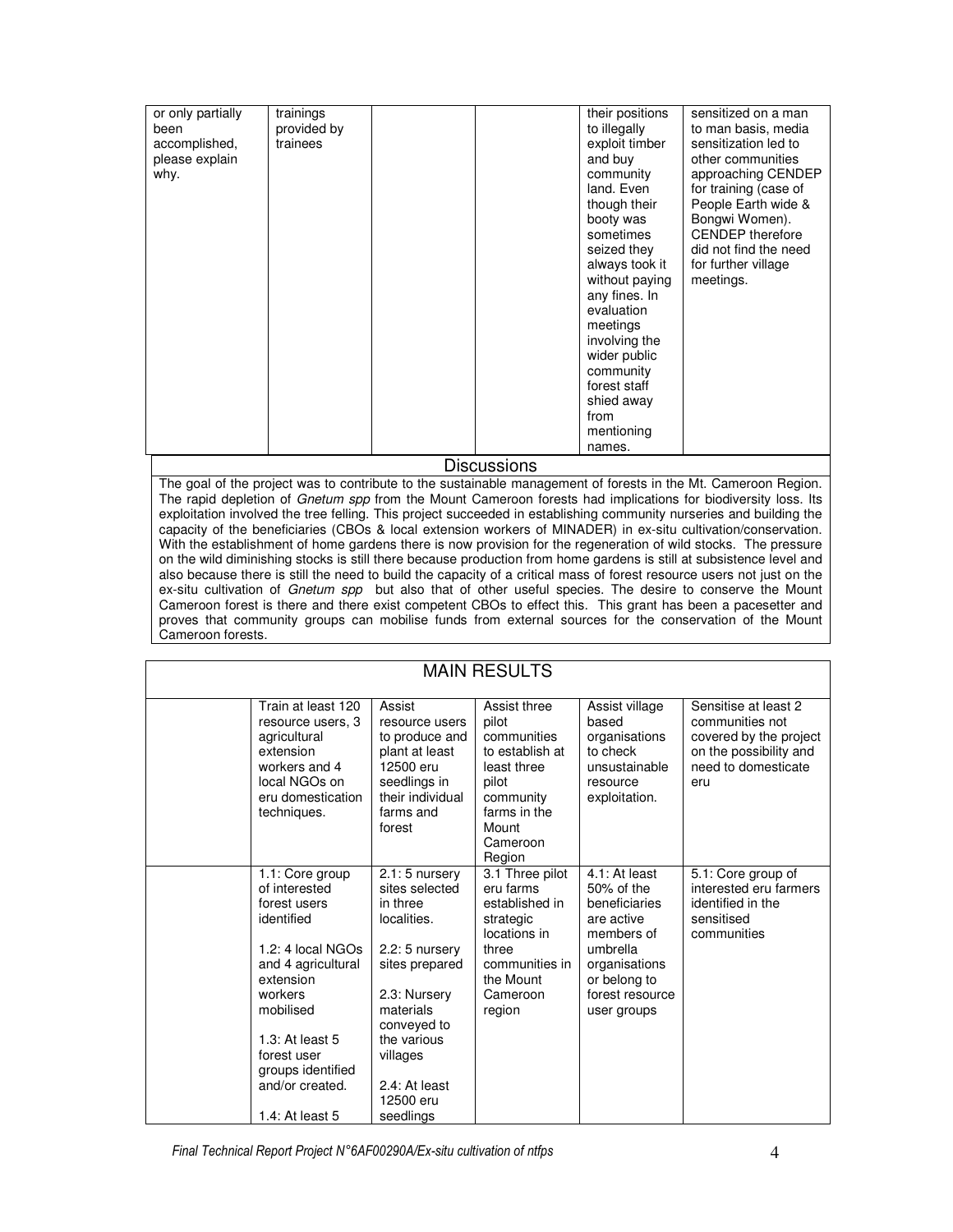| Have the                                                                                            | training<br>workshops<br>organised for the<br>5 user groups<br>Results achieved.                                                                                                                                                                                                                                     | raised in two<br>years<br>2.5: At least<br>120 resource<br>users plant at<br>least100 eru<br>seedlings each<br>in their<br>individual<br>farms<br>Results                                                                                                                                                                                                                                                                                                                                                                                                          | Results                                                                                                                                                                                                 | Results                                                                                                     | Results partially                                                                                                                                                  |
|-----------------------------------------------------------------------------------------------------|----------------------------------------------------------------------------------------------------------------------------------------------------------------------------------------------------------------------------------------------------------------------------------------------------------------------|--------------------------------------------------------------------------------------------------------------------------------------------------------------------------------------------------------------------------------------------------------------------------------------------------------------------------------------------------------------------------------------------------------------------------------------------------------------------------------------------------------------------------------------------------------------------|---------------------------------------------------------------------------------------------------------------------------------------------------------------------------------------------------------|-------------------------------------------------------------------------------------------------------------|--------------------------------------------------------------------------------------------------------------------------------------------------------------------|
| expected<br>results been<br>achieved?                                                               |                                                                                                                                                                                                                                                                                                                      | achieved.                                                                                                                                                                                                                                                                                                                                                                                                                                                                                                                                                          | achieved.                                                                                                                                                                                               | achieved.                                                                                                   | achieved.                                                                                                                                                          |
| Which<br>changes in the<br>indicators for<br>the results<br>support your<br>assessment?             | 1.1: Seven<br>groups identified<br>following village<br>meetings and<br>radio<br>programmes.<br>1.2: Progress as<br>planned.<br>1.3: Two<br>additional groups<br>were identified<br>and trained<br>bringing the total<br>to 7 instead of 5.<br>1.4: Seven<br>training<br>workshops were<br>organized instead<br>of 5 | $2.1 - 2.3$<br>Because 2<br>additional<br>groups were<br>trained 7<br>instead of 5<br>nurseries were<br>established.<br>2.4: 15000<br>seedlings were<br>produced<br>(about 14000<br>survived.)<br>Progress<br>above plans.<br>Nurseries are<br>still in place<br>and are still<br>used for<br>seedling<br>production<br>2.5:178<br>instead of 120<br>farmers shall<br>have eru<br>farms.<br>However<br>seedling<br>distribution<br>remains<br>unequal as<br>some trainees<br>claim they put<br>in more time<br>than others<br>and so<br>deserve more<br>seedlings. | 3.1: In order to<br>cater for the<br>needs of the<br>additional<br>groups trained<br>two more<br>community<br>farms were<br>established for<br>seedling<br>production and<br>demonstration<br>purposes. | 4.1: Of the 178<br>trainees 139<br>(78%) are<br>members of<br>recognized<br>forest resource<br>user groups. | 5.1: Only 1 instead of<br>2 groups sensitized<br>on a man to man<br>basis                                                                                          |
| In case the<br>results have<br>not or only<br>partially been<br>achieved.<br>please explain<br>why. |                                                                                                                                                                                                                                                                                                                      |                                                                                                                                                                                                                                                                                                                                                                                                                                                                                                                                                                    |                                                                                                                                                                                                         |                                                                                                             | Media sensitization<br>led to other<br>communities<br>approaching CENDEP<br>for training. Because<br>of this there was no<br>further need for<br>village meetings. |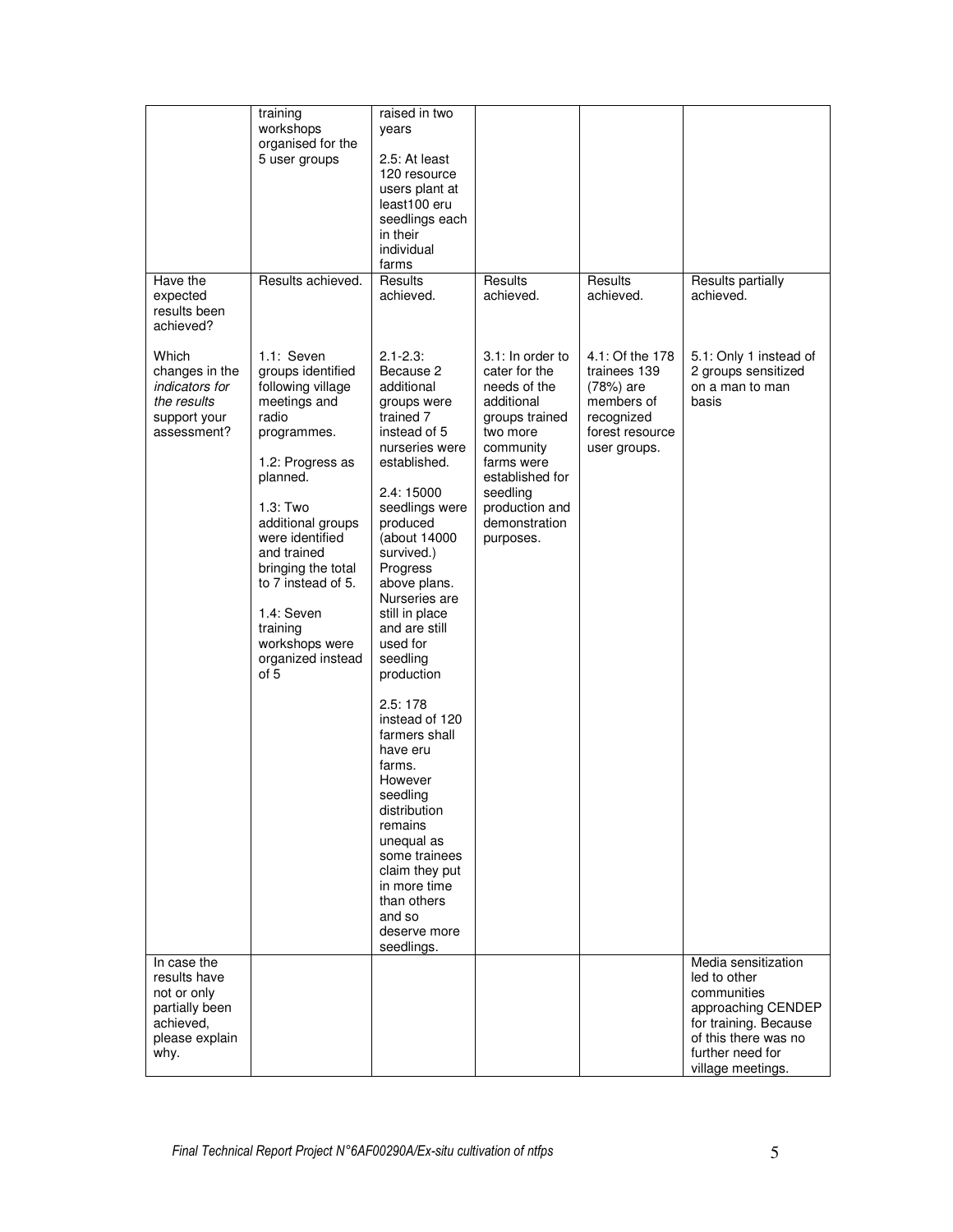#### FURTHER COMMENTS ON OBJECTIVES AND RESULTS

In our view the project activities resulted in the attainment of the project objectives. The cases of illegal exploitation of timber purchase of community land and refusal to comply with the payment of fines was limited to a hand full of individuals. In general despite the shortcomings of the forest management institutions, there was collaboration from the administration which made it possible for firmer control of the forest resources by the local population. One area where the project particularly failed was the forest enrichment planting. There wasn't yet sufficient in the backyards.

| Objective              |    | Activity                  |    | <b>Status</b> |    | Remarks                                                     |
|------------------------|----|---------------------------|----|---------------|----|-------------------------------------------------------------|
| Train at least 120     | 1. | Village sensitisation     | 1. | Completed     |    |                                                             |
| resource users.        |    | meetings                  |    |               |    |                                                             |
| 3agricultural          | 2. | Selection of resource     | 2. | Completed     |    |                                                             |
| extension workers      |    | user groups               |    |               |    |                                                             |
| and 4 local NGOs on    | З. | Organisation of village   | 3. | Completed     |    |                                                             |
| eru domestication      |    | training workshops        |    |               |    |                                                             |
| techniques,            |    |                           |    |               |    |                                                             |
| Assist village based   | 1. | Meetings with umbrella    | 1. | Completed     |    | Because of the involvement of high                          |
| organisations to       |    | organisations/user        |    |               |    | ranking officials in resource                               |
| check unsustainable    |    | groups to select          |    |               |    | exploitation subtle ways have to be                         |
| resource exploitation. |    | beneficiaries of the eru  |    |               |    | sought to address the issue.                                |
|                        |    | domestication project.    |    |               |    | CENDEP & BBNMRC are exploring                               |
|                        |    |                           |    |               |    | ways of getting external NGOs to                            |
|                        |    |                           |    |               |    | publish the activities of these                             |
|                        |    |                           |    |               |    | officials.                                                  |
| Assist resource users  | 1. | Site selection for        | 1. | Completed     | 1. | Nil                                                         |
| to produce and plant   |    | nursery establishment     |    |               |    |                                                             |
| at least 12500 eru     | 2. | Nursery site preparation  | 2. | Completed     | 2. | Nil                                                         |
| seedlings in their     | 3. | Purchase and assembly     |    |               |    |                                                             |
| individual farms and   |    | of nursery materials      | 3. | Completed     | 3. | Nil                                                         |
| forest                 | 4. | Establishment and         | 4. | Completed     | 4. | Nil.                                                        |
|                        |    | management of village     |    |               |    |                                                             |
|                        |    | nurseries                 |    |               |    |                                                             |
|                        | 5. | Selection and             | 5. | Partially     | 5. | Mature seedlings not enough                                 |
|                        |    | preparation of individual |    | completed     |    | for all the participating farmers.                          |
|                        |    | plots.                    |    |               |    |                                                             |
|                        |    |                           |    |               | 6. | Because not all seedlings                                   |
|                        | 6. | Planting of seedlings on  | 6. | Partially     |    | could be raised at once and                                 |
|                        |    | individual plots          |    | completed     |    | also because of germination                                 |
|                        |    |                           |    |               |    | failure during the learning<br>process not all farmers have |
|                        |    |                           |    |               |    | established their individual                                |
|                        |    |                           |    |               |    | farms. Most of these shall do                               |
|                        |    |                           |    |               |    | so at the start of the rains in                             |
|                        |    |                           |    |               |    | Mid March 2006.                                             |
|                        |    |                           |    |               | 7. | Farmers prefer planting in                                  |
|                        |    |                           |    |               |    | family land to community land                               |
|                        | 7. | Forest enrichment         | 7. | Partially     |    |                                                             |
|                        |    | planting                  |    | completed     |    |                                                             |
| Assist the three pilot | 1. | Establishment of MoUs     | 1. | Completed     | 1. | Nil                                                         |
| communities to         |    | on the running the        |    |               |    |                                                             |
| establish at least     |    | community farms           |    |               |    |                                                             |
| three pilot community  | 2. | Establishment and         | 2. | Completed     | 2. | Nil                                                         |
| farms in the Mount     |    | monitoring of the farms   |    |               |    |                                                             |
| Cameroon Region        |    |                           |    |               |    |                                                             |
| Sensitise at least 2   | 1. | Selection of the          | 1. | Completed     | 1. | $\overline{\text{Nil}}$                                     |
| communities not        |    | interested forest         |    |               |    |                                                             |
| covered by the project |    | communities.              |    |               |    |                                                             |
| on the possibility and | 2. | Village meetings with     | 2. | Partially     | 2. | One village meeting held but                                |
| need to domesticate    |    | the targeted              |    | completed     |    | mass media has been used                                    |
| eru.                   |    | communities               |    |               |    |                                                             |
|                        | 3. | Monthly radio             |    |               | 3. | Nil                                                         |
|                        |    | programmes in the local   | 3. | Completed     |    |                                                             |
|                        |    | radio stations.           |    |               |    |                                                             |

#### **1. Activities completed**

Final Technical Report Project N°6AF00290A/Ex-situ cultivation of ntfps 6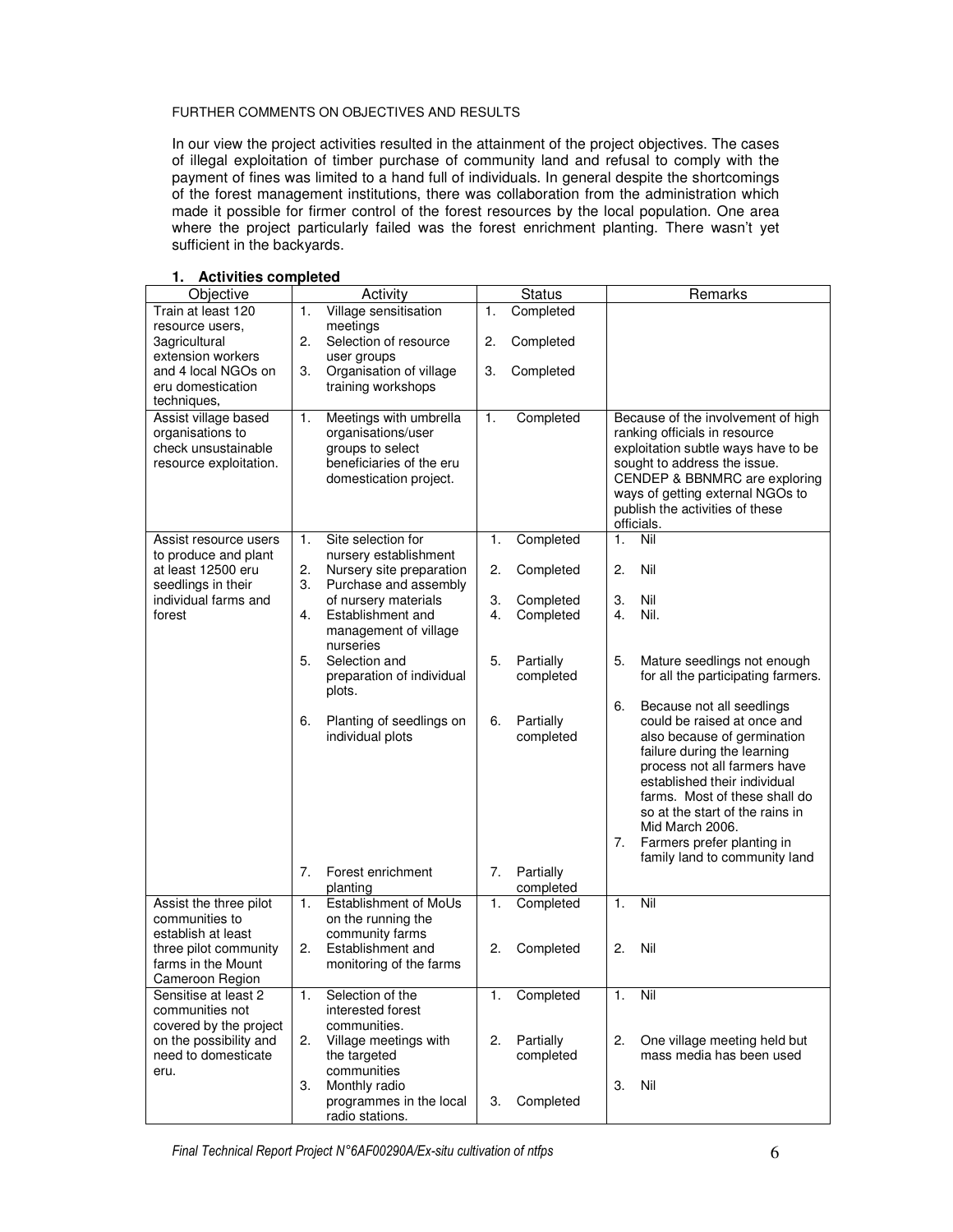| 3.<br>Some resources were<br>mobilized to receive the | Unplanned activities | 1.<br>$\mathbf{2}$ | Additional training<br>workshop for Bongwi<br>Women & People Earth<br>wide.<br><b>Additional Support visits</b> | 1.<br>2. | Completed<br>Completed | 1.<br>2. | The trainees contributed for<br>the workshops as this was not<br>budgeted in the proposal.<br>CENDEP's contribution was<br>limited to technical know how<br>and donation of seedlings for<br>demonstration/seed<br>multiplication farms. The<br>additional trainings were result<br>of media sensitization<br>(through local FM radio)<br>These were meant to address<br>technical problems like poor<br>rooting of cuttings (during the<br>initial stages of the project)<br>and also to resolve disputes |
|-------------------------------------------------------|----------------------|--------------------|-----------------------------------------------------------------------------------------------------------------|----------|------------------------|----------|------------------------------------------------------------------------------------------------------------------------------------------------------------------------------------------------------------------------------------------------------------------------------------------------------------------------------------------------------------------------------------------------------------------------------------------------------------------------------------------------------------|
|                                                       |                      |                    |                                                                                                                 |          |                        |          | amongst the trainees.                                                                                                                                                                                                                                                                                                                                                                                                                                                                                      |

#### **3. Outputs:**

The main output from this project is this report and the: Impact Assessment Report: Ex-situ Cultivation of ntfps in the Mount Cameroon Region, attached.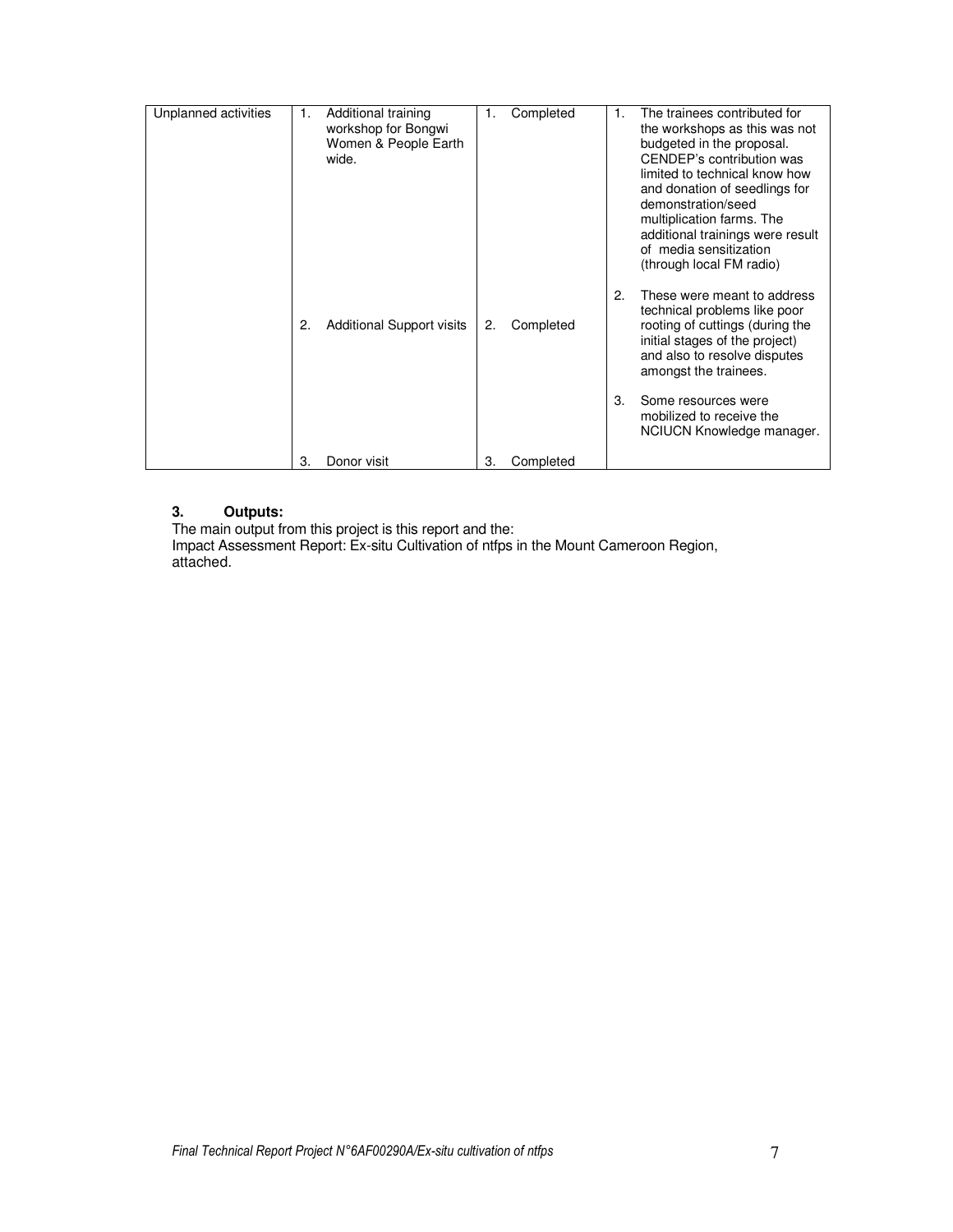#### **II KEY ISSUES**

#### **Biodiversity**

This project prepared the ground for change in ecosystems and biodiversity. In the impact assessment document attached, our independent assessor shows how far along the path of change the project took its target population. Enrichment planting that would have directly had positive effects on ecosystems and biodiversity needed far more efforts than envisaged in the project design.

Local farmers can now independently multiply and plant eru in their home gardens. This means there is hope for the reversal of the present situation whereby eru is already commercially extinct. With sustained efforts the limited wild stock of eru will have the chance to regenerate.

The regular interaction of CENDEP with forest management institutions like the BBNRMC stimulated forest patrols which led to seizures of illegally exploited timber/charcoal discouraging illegal exploiters from operating in the community forest. It is worthy to note the collaboration of the local administration in the convocation and disciplining of squatters in the community forest. All these area pointers to the reduction in threats to forests in the project area.

#### **Stakeholders**

Women dominated the groups that benefited from the project but group leaders were men. Except for a few female youths they were largely not represented in the executive. They were the principal beneficiaries of a technology whose end product is processed and marketed by them. They have been empowered to independently produce and market eru, an important source of revenue in the region.

The government of Cameroon through its Ministry of Agriculture and Rural Development was an important stakeholder as far as technology transfer, food production and poverty alleviation is concerned. The participating agricultural extension workers were trained and will continue the training of other farmers. Notice that at the end of the project all these workers were transferred to other areas to continue their extension work there.

The participation of the local administration (village chiefs, Divisional Officer for Limbe) was quite enhancing. The Divisional officer stressed the importance of the project and its implications on biodiversity conservation and poverty alleviation as well as its contribution in assisting the Cameroon government in the management of its natural resources for livelihood improvement. The creation of village groups and the routine opening of training workshops by the village authorities helped in enhancing social cohesion and consolidating the role of the chiefs in a region where chieftaincy disputes are common.

The indigenous population gained financially. Local carpenters were hired to construct the nursery shades while food was bought at the farm gate sparing the farmers the burden of transporting their produce to distant markets.

The local NGOs who collaborated had their services exposed as in the donor visit that characterized the project. Not only did this happen but others had the opportunity to gain financially through the provision of consultancy services as in the independent impact assessment for this project conducted by a local NGO, People Earth wide.

Though the project had a high agricultural focus nature conservation issues were always addressed through the radio programs that were conducted during the project. This was obvious as the project was based on the domestication of a forest vine that hitherto depended on the forest for its survival.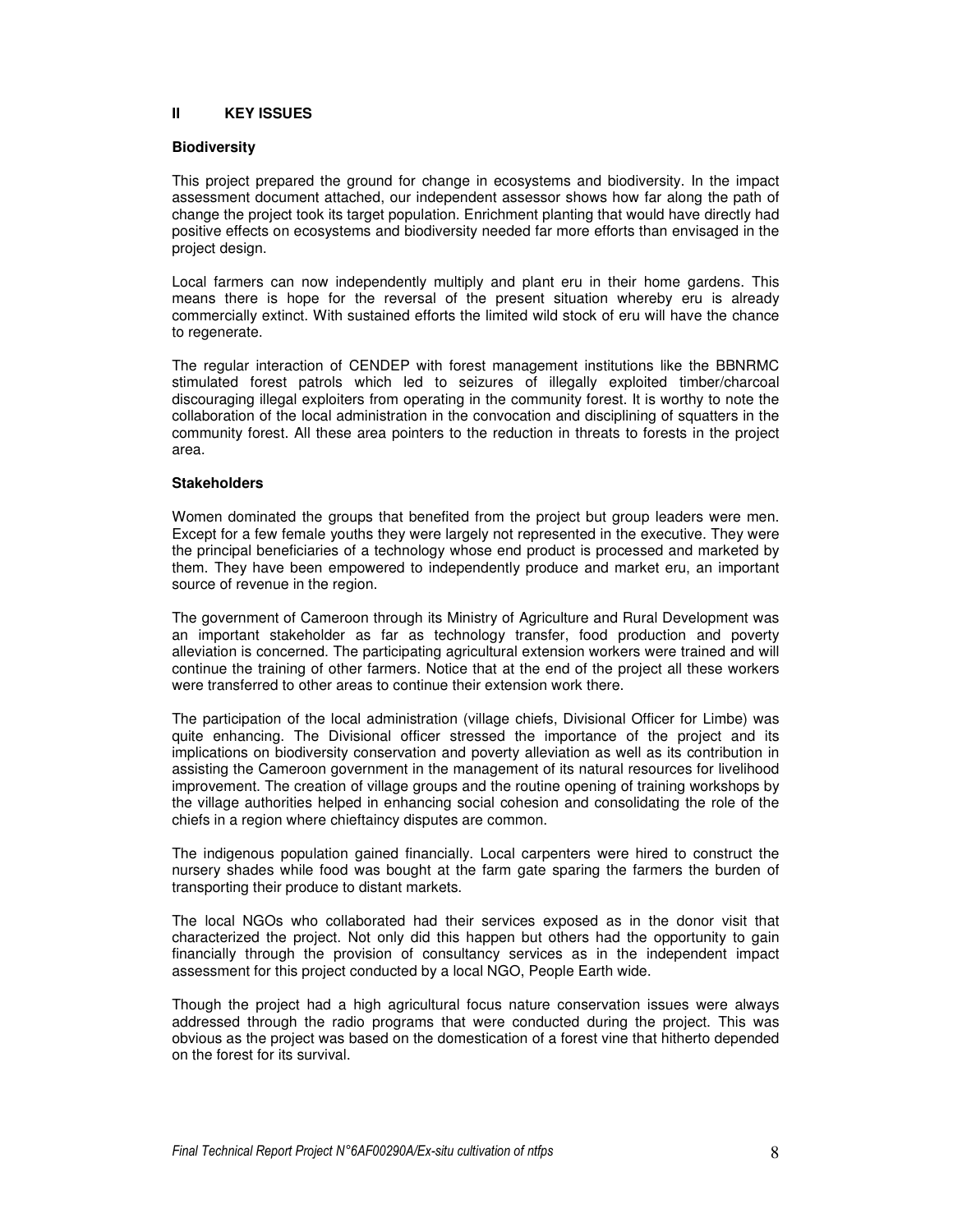#### **Poverty alleviation**

The project assisted farmers to establish individual eru farms. The establishment of individual eru farms means a privatization of the resource, improved access and better management of both the domestic and wild stocks. It shall result in steady and regular incomes for the community members.

The project beneficiaries who were principally women acquired skills in the production of a resource whose processing and marketing is managed by them. The harvests from the demonstration farms established during the training are collectively used for seedling production or divided amongst group members for consumption as the need may be.

With the exception of one farmer (Ndah Celine) who is engaged in food service industry with eru from her farm, and who has been involved in eru farming since 1999, all the other participants are still to start reaping financial gains from their investment in eru. Where harvesting has begun for the group as with Bakingili, the harvest is shared amongst members implying that the next dish on the dinner table would have been from the eru project.

#### **Integration of nature conservation and socio-economic issues**

In the project design, as seen in the objectives both domains of conservation and economics were included. In the training that integration was hammered on and it is the hope of such future gains that has kept the active membership. At the social level, the local chiefs were involved but since participation was based on interest the ethnic or tribal diversity of the groups was dependent on that interest. The invitation of the chiefs to open the training workshops consolidated their positions. Even non-indigenes had positions in the management of groups that were created as a result of the project. Tribalism was put aside and the farmers united under a common objective that of conserving eru for livelihoods improvement and for posterity.

The creation of groups during the project facilitated the work of the local agricultural extension workers. When the state minister for Agriculture and Rural Development visited one of the project areas he was impressed wit the innovation and donated farm tools to the Banga Bakundu Eru Group. This donation was as a result of the project. No other group in that community had that benefit. Because the farmers were involved in forest conservation work they were donated farm tools. Community members who were not participating in the project were motivated by the attention shown the group. The conservation/domestication of eru was therefore not just a local initiative but was actively supported at national level.

#### **III OTHER ASPECTS**

#### • **Sustainability of project results and effects**

a) Was the time span of the project sufficient to produce the expected results?

A period of 3 years is sufficient to produce the expected results. The project period was barely 21 months 13months less than the optimal period. It takes 6 to 8 months to get eru seedlings ready for field planting and another 12 months to get the first harvest. Thereafter harvesting can be done every four months. This project needed 18 to 20 months to take farmers to their first harvest which is always very small. This first harvest is very insignificant and therefore has no impact on the incomes of the farmers. Because of the mistakes the farmers made during the propagation of the seedlings very few farmers could harvest the first product from their farms during the project period. From its past experience CENDEP was aware of this and provided seedlings from her nursery for the establishment of community demonstration/multiplication farms. Harvests have been done from these farms.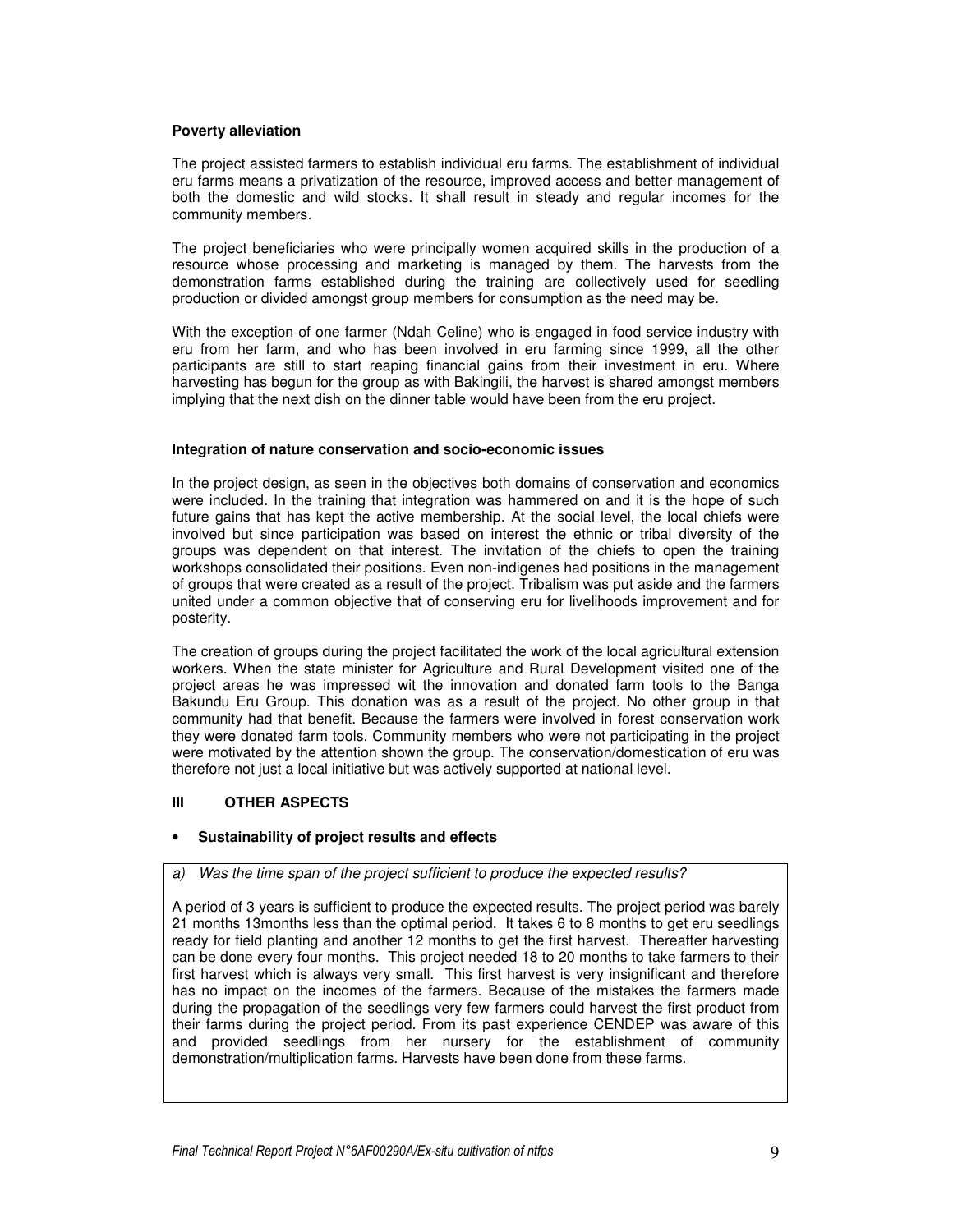b) How sustainable are the results and effects of the project without further intervention? What type of follow-up activities could increase sustainability?

In all the trained communities there are permanent nurseries that can be used for a very long time. What needs to be changed regularly is the polythene sheets used in the construction of the propagators. In general most need replacement after a period of about two years. This means that if each community has strong leadership (fewer conflicts in management) these structures shall continue to serve them for long. Interestingly some farmers are already using their propagators in raising other tree species using stem cuttings. There is a good demand for eru seedlings and therefore the farmers can generate income for the maintenance of their propagators by selling some of the seedlings they raise. In order to increase sustainability the farmers need to be assisted in the marketing of their seedlings until they are getting high yields/greater income from their farms. CENDEP is ready to facilitate the marketing of these seedlings considering that she is centrally located.

c) Did you raise any follow-up funds or the interest of any other donors for this project, or do you have any concrete fundraising plans?

CENDEP prepared and submitted a number of concept papers and proposals to some organizations. Decisions are awaited in April 2006. During the project period CENDEP obtained a grant of US\$6600 for the construction of an eru (ntfp) nursery for the production and distribution of eru seedlings to farmers in the Mount Cameroon Region. This will contribute in sustaining CENDEP and ensure regular support to the trained communities.

d) Do you see concrete possibilities for extending or replicating the project, locally or elsewhere?

People Earth wide, one of the trainees of the project is already organizing its farmers into producer groups. The Bongwi women that were trained by the project do not all reside in the Mount Cameroon Region and will be taking the knowledge to their respective communities. All the agricultural extension workers who were trained alongside the farmers have been transferred out of the project area. They go along with the knowledge and skills they have acquired. All that is required is for CENDEP to keep in touch and monitor their activities in their new job sites. The state Minister of Agriculture and Rural Development recognized the efforts of the farmers by donating them farm tools. This is a motivation for other to join the error groups.

During the project period the FAO used the nursery facilities and demonstration farm of CENDEP in the training of some group leaders from the Littoral, Centre and South West province of Cameroon on the production of eru seedlings. Knowledge on the domestication of eru is thus spreading and if some trainees maintain their enthusiasm then there is hope for the replication of this initiative elsewhere. As the saying goes many are called but few are chosen.

ICCO has shown interest in our proposal to extend this initiative to the Korup National Park area. The project is currently under review. Other community groups are seeking their funding and using the expertise of CENDEP for the training of their members.

e) How and by whom do you expect that the project results and products will be used in the future?

The results of this project shall be used mostly by the Ministry of Agriculture and Rural Development in their programme to diversify agricultural production. Eru is an emerging agricultural crop with potentials to reduce poverty and improve livelihoods.

Local development organizations as well as conservation organizations in the forest zones of Cameroon where eru is found shall also find the results useful in the promotion of alternative income generating activities in their areas. Most often forest resource users are deterred from the exploitation of forest resources on which they depend without the proposition of alternatives sources of income. Eru domestication offers an opportunity for conservation and livelihood improvement.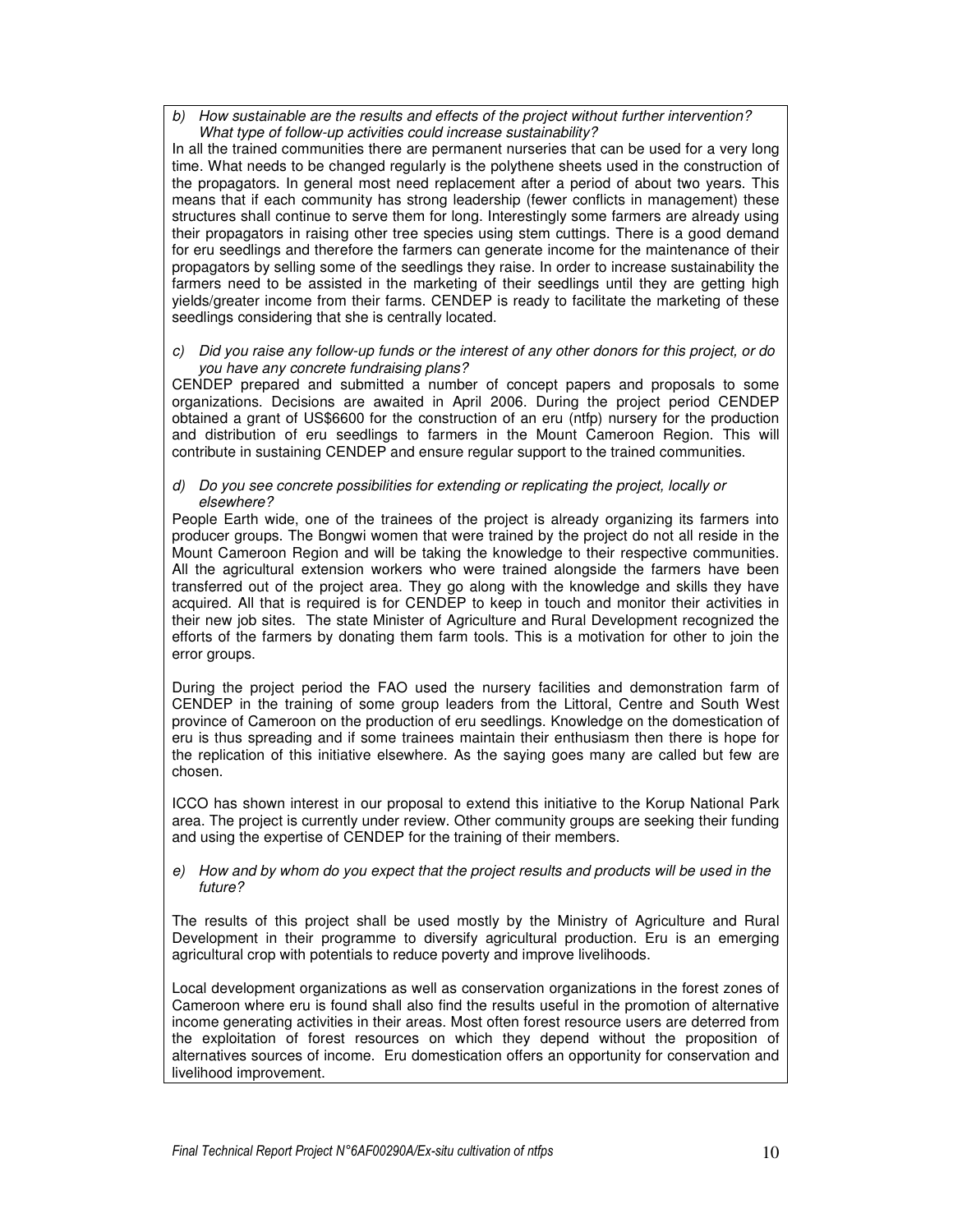#### • **Main Strengths Of The Project**

An independent assessment of this is also provided in the impact assessment document attached. From our view the following constituted the main strengths of the project.

- $\circ$  It was focussed on the ex-situ cultivation of eru
- o Use was made of local expertise in the provision of one off interventions (impact assessment)
- o It used community resources (human and material). This gave the community a sense of ownership/participation in the project.
- o It worked with existing institutions where they existed and created new ones where none existed.
- $\circ$  Other local organisations realized the potential of CENDEP in other conservation activities like in bee keeping and requested for training in bee keeping, even though this was not done for lack of finances.
- $\circ$  It offered CENDEP the opportunity to consolidate its links with local forest conservation institutions like the BBNMRC, and service providers like PEW.
- $\circ$  It strengthened CENDEP's links between the Limbe Botanic Garden as the latter liaised with CENDEP to sensitize farmers on the introduction of Conservation Agriculture in the Mount Cameroon Region. This was limited to poster distribution.
- $\circ$  The propagators proved to be of multipurpose use as some of the communities used them to equally multiply other tree seedlings.
- $\circ$  The project left in place nurseries that the communities will continue to use for the production of their seedlings
- $\circ$  It was a unifying force with villagers accepting their leaders and honouring them with the opening of training workshops or the sanctioning of important milestones e.g. the planting of the first eru seedling in the community.
- $\circ$  The trainees contributed immensely to this project (sand, timber, time, food etc).
- $\circ$  The use of local technicians (carpenters) ensured that the benefits of the project transcend the targeted population. So generally the project contributed positively in the local economies.
- $\circ$  It built on the lessons learnt from the Mount Cameroon Project e.g. working directly with the grassroots population and avoiding 'elites' who could hijack the project for their personal gains. Few elites exist in the community who have the resources to embark on massive cultivation but lack the technical know-how.
- o It awoke sleeping group members (trouble makers) and strengthen the cohesion of the association through the renouncing of those seeking to reap benefits where they never sowed.

#### • **Main Weaknesses Of The Project**

- o It did not make provision for institutional support to the community groups created; besides CENDEP lacked the capacity to provide such support
- $\circ$  Implementation of the project was very rigid on the multiplication of eru seedlings ignoring community request for the use of nursery facilities in the multiplication of other ntfps. However this was relaxed after the attainment of project objectives as concerns the number of eru seedlings earmarked to be produced.
- **Main Lessons Learned From The Project**
- $\circ$  The fact that CENDEP spread the initiative over many communities enabled her to achieve the success she has so far. If this initiative were limited to one community she may not have had the capacity to manage her detractors.
- $\circ$  Projects may have higher chances in communities which have never had projects before. This can be exemplified by the fact that in communities where the Mount Cameroon Project was active people project participants were more concerned on workshop perdiems rather than the knowledge being imparted on to them.
- **How The Project Contributed In Improving The Capacities Of CENDEP Staff Or Organization As A Whole**
- $\circ$  We now have more access to the internet than before, thus we are more exposed to knowledge
- o We meet more frequently to debate issues thereby sharing experiences